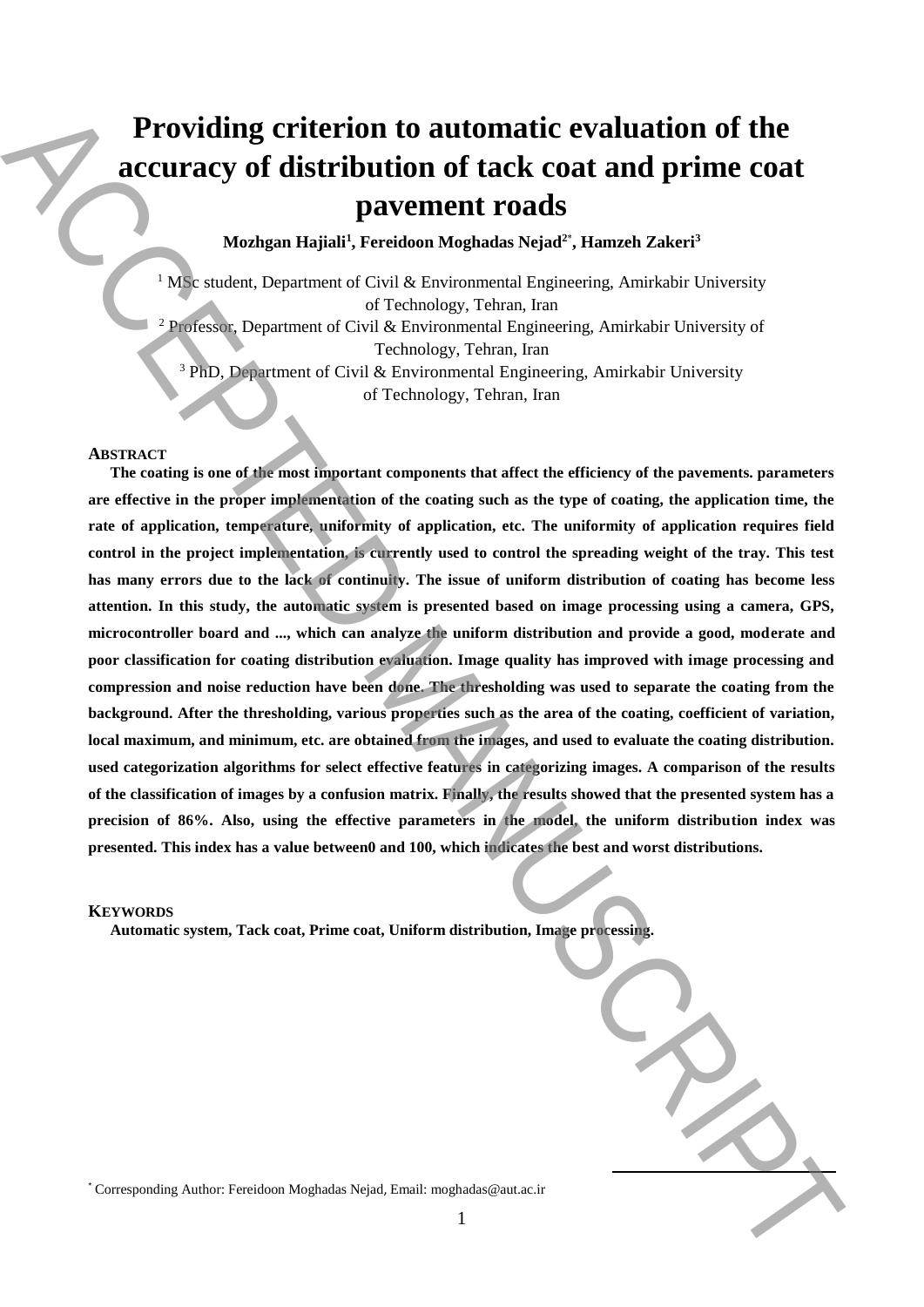# **1. Introduction**

The road network is considered as the foundation of the national transportation network and a major factor in economic, cultural, and social growth and development. Therefore, it is important to monitor the proper implementation of road surfaces. Asphalt pavements include a layered structure with a tack AND prime coating layer inserted between the pavement layers to strengthen the bonding between the layers. [1].

In Iran, in all projects, the tray test is used as a common method to control the distributed coated weight values. This test involves many errors due to the lack of consistency and overlap. To date, this method is only applicable to the weight distribution of bitumen and is performed for a sample surface at every few cross-sections. Reducing or increasing this amount will not affect the continuation of the work and will only be fined.

Hoang and Nguyen (2019) used an automatic model for detecting asphalt pavement crack. Image processing techniques including steerable filters, projective integral of image, and an enhanced method for image thresholding are employed for feature extraction [2-4]. Kumbargeri et al. (2019) investigated the impact of bitumen and rock performance on chip seals performance by defining new parameter called ''Effective Percent Embedment" using digital image analysis techniques [5]. Chao Xing et al. (2019) have evaluated and confirmed the disruption in asphalt mixtures using image segmentation techniques including: fuzzy network noise reduction and contrast enhancement and multilevel threshold OTSU method[6]. **1.** Interaction of the consistent of the consistent of the consistent methods, function and the consistent methods. And interaction and interaction and interaction and interaction and interaction and interaction and inte

In recent years, image processing has been used in various pavement areas such as longitudinal, transverse and alligator cracks, stripping, and cracking. Moreover, this technology can be considered in controlling the uniform implementation of the coats. Hence, in the present work, a system is proposed to capture the information, control the uniform implementation of the coating, and provide an index indicating the status of the coat distribution. The proposed system is illustrated in "Fig. 1".



**Fig. 1. Components of the proposed system**

#### **2. Methodology**

This study presents a new approach based on applicable hardware and software to determine the index of pavement coat distribution of digital images. Fig. 5 presents a flowchart of the CUD pavement index system. The process of implementing the proposed method is presented in "Fig. 2".

In the present work, it was attempted to develop a high-coverage system to control the uniform coat implementation of the pavements. The proposed system consists of several parts and generally includes two hardware and software parts.



**Fig. 2. A flowchart of the pavement CUD index system**

In order to provide an appropriate index for the uniformity of the coat implementation, the components must be disassembled after upgrading and image reconstruction. For thresholding in this study, 10 methods were investigated that belong to local thresholding, clustering and entropy classifications.

To compare these methods and to evaluate the quality of the segmentation result quantitatively, the classification Misclassification Error (ME) is measured. The less ME means better image quality for the converted image [7].

To examine these methods more accurately, the actual area and the area obtained by three methods are compared. The actual area was examined by careful examination of the images and the removal of the coated areas, which was also confirmed by the expert. At this stage, the images will be categorized. For proper classification, it was attempted to examine all the parameters involved in the classification. For this purpose, the coating distribution in both horizontal and vertical directions plot. After identifying the parameters, the issue of selecting the appropriate features for the classification algorithm is investigated and finally, based on the results present an index of uniform coating distribution.

# **3. Discussion and Results**

According to the results, concluded that among the local thresholding methods, the Feng method has the best performance, in the clustering methods Otsu